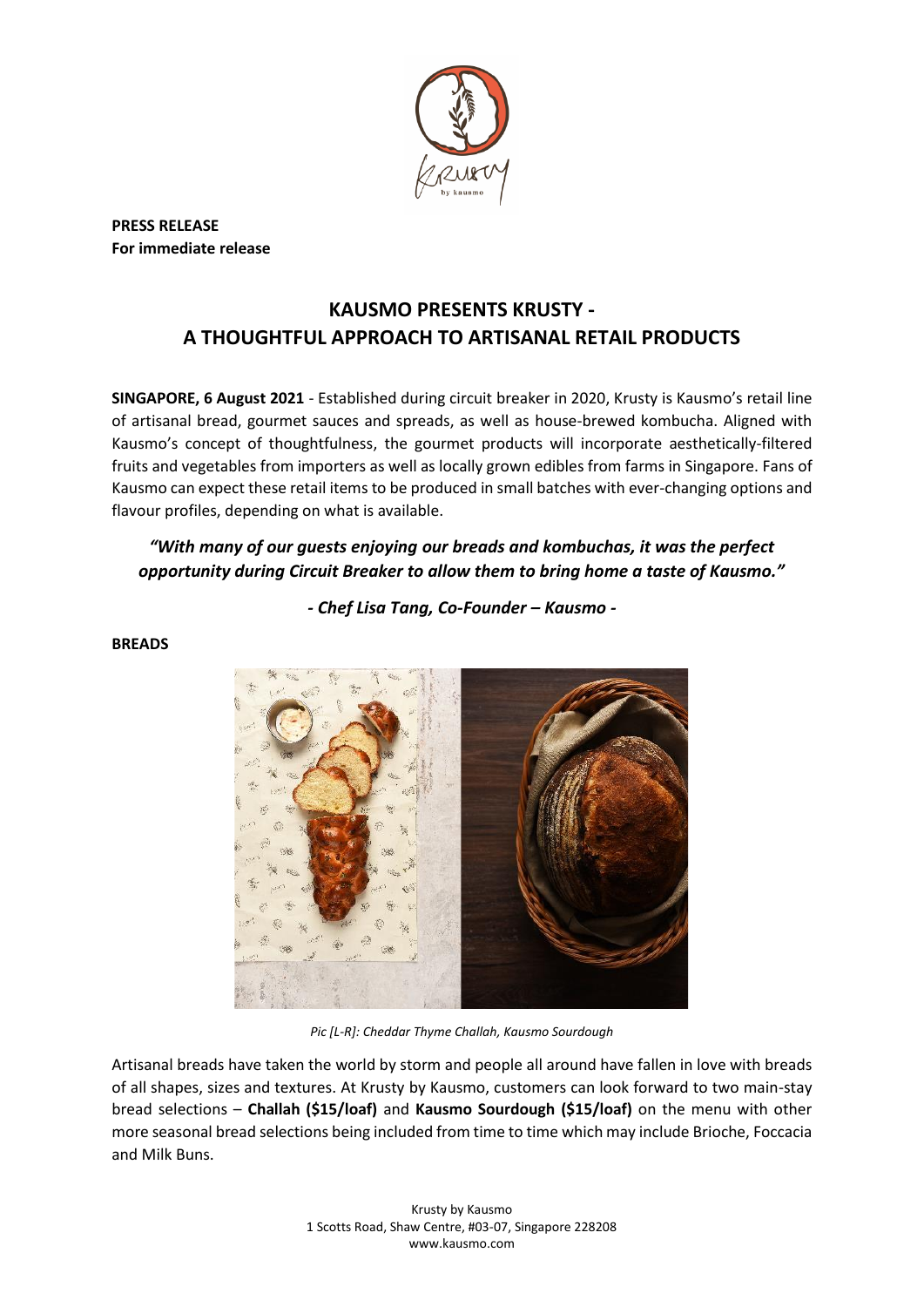

A Middle Eastern inspired bread style, our **Challah** is enriched with eggs, olive oil as well as cheddar cheese for a savoury boost. Fresh thyme is added as well for an herbaceous aroma. Best enjoyed on its own or grilled on a pan; making for an amazing French toast!

Thin and crisp-crusted, a must-have classic option - our fluffy **Sourdough** loaves are deliciously seeded with sunflower seeds for a gentle nuttiness, providing nice contrasting textures to the loaves.

#### **SPREADS**



*Pic: Roasted Portobello Butter (\$22/jar)*

Aesthetically filtered Portobello mushrooms are roasted and deglazed with red wine before being mixed into whipped butter. Perfect on a slice of toasted sourdough, enjoy the light textures with pleasing fragrance and robust flavours. Customers can **enjoy \$2 off their total bill by purchasing 1 Bread and 1 Butter of choice.**

#### **COMPOTES**



*Pic: Strawberry-Kaffir Compote (\$10/jar)*

Made from overstocked or overipened berries and stonefruits, our **compotes** are the perfect accompaniment to whatever you're having. Whether it is over French toast, ice cream or even to jazz up your granola bowl, you know you can never go wrong.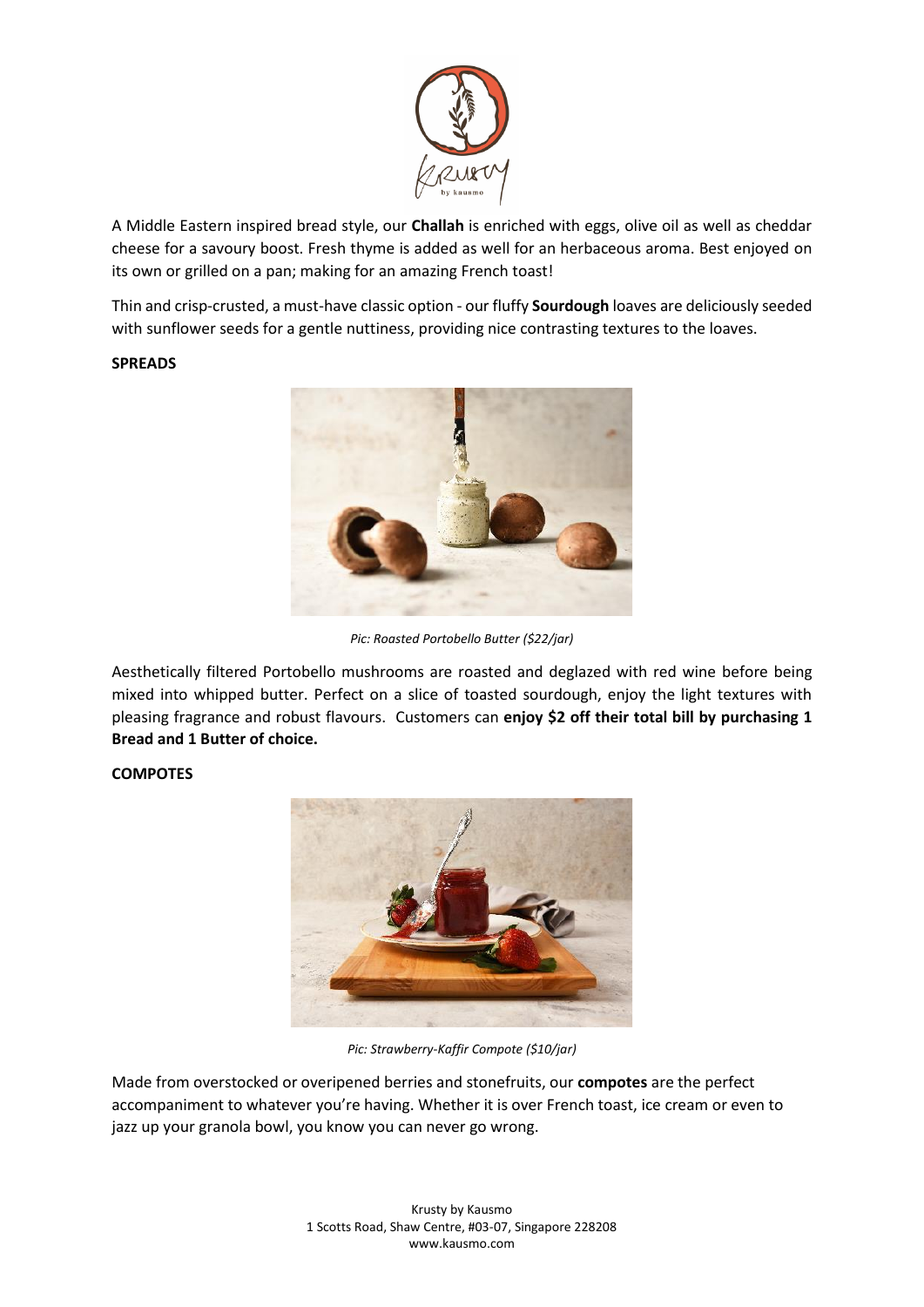

#### **BBQ SAUCE**



*Pic: Cherry Habanero Sauce (\$10/bottle)*

A versatile sauce of savoury sweetness and smokiness. Our **Cherry Habanero Sauce** is a great marinate, glaze or even as a dip for meats. Packed full of flavour with a tinge of spiciness, we can imagine it would go really well with some fried wings or even some grilled pork belly skewers.



#### **KOMBUCHAS**

*Pic [L-R]: Seasonal Kombucha Brews (available in 750ml bottles) - \$20*

Made in small batches, our still-styled Kombucha is brewed in-house and layered with infusions from locally grown herbs and edibles. A fermented drink that's alive, it's packed with probiotics that's great for your gut health amongst many other things. Flavours change periodically so do check in each week to see if your favourite flavours are among them! **Bring your own glass bottle/return your old bottles and enjoy a \$1 discount on your next purchase.**

We highly encourage our customers to refer to the Google Form each Saturday to see what's available for the week.